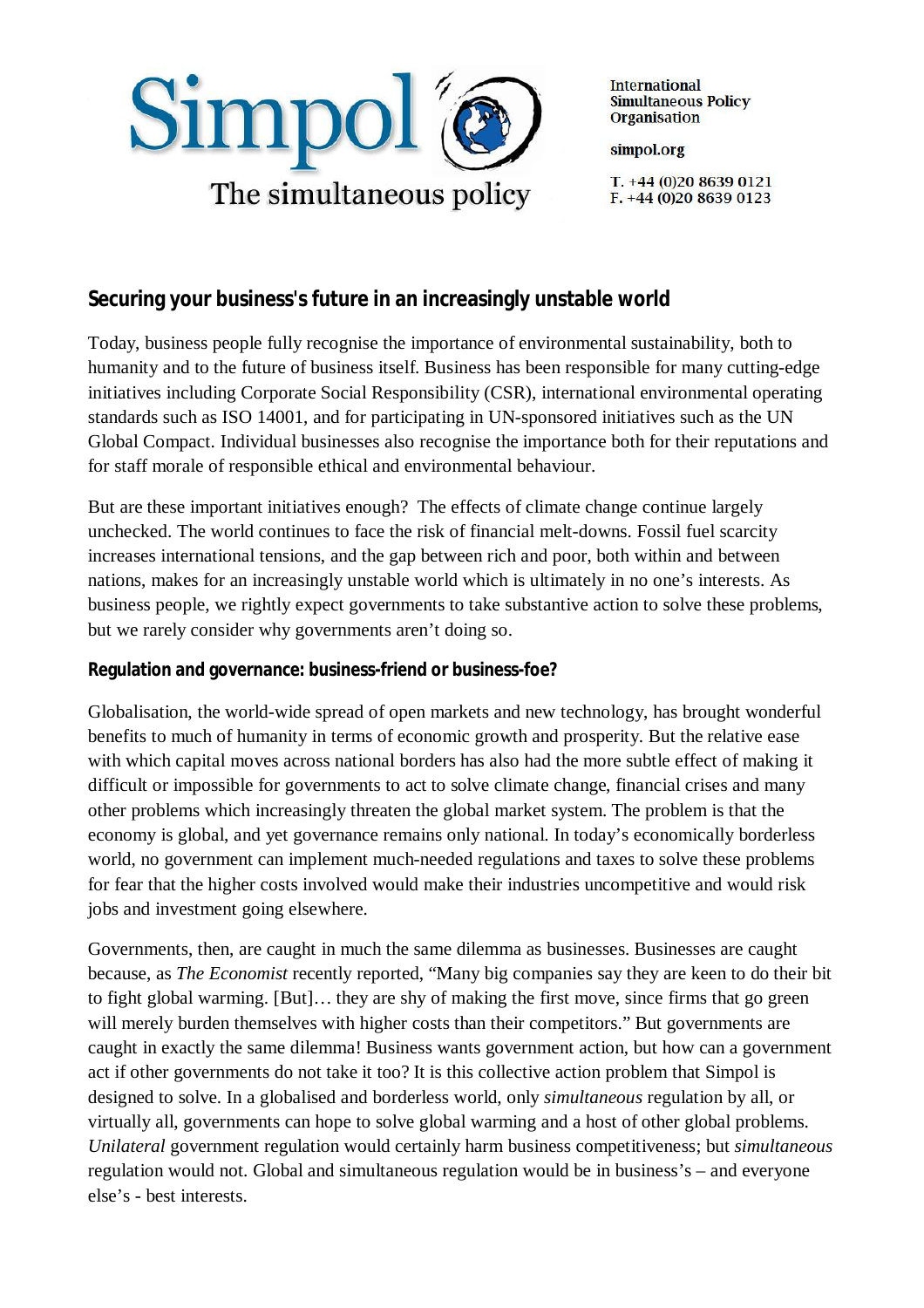## **But how to achieve it? The Simpol solution**

Simpol is an international association of citizens who use their votes in a new way to drive all or sufficient governments towards *simultaneously* implementing solutions to global problems. Simpol is based on three principles:

1. *Simultaneous implementation*: if all or sufficient nations act together, no nation, corporation or citizen need lose out to its peers. Global problems could be solved while everyone's *relative* competitiveness would be maintained.

2. *Multi-issue policy framework*: At present, international negotiations deal with single issues, such as carbon emissions reductions. But negotiating one issue alone means there will always be some nations that win and others that lose – and the losers have no incentive to cooperate. This is why current UN-sponsored negotiations frequently achieve little. Simpol, by contrast, offers a *multi*issue framework by which nations that lose on one issue can gain on another, so potentially making substantive cooperation in every nation's immediate self-interest.

3. *Citizen voting leverage*: At present, there is no incentive for politicians to reach international agreements. If they fail, they can always claim 'the national interest' as an excuse. Simpol incentivises international cooperation because its supporters in each democratic country have pledged to give strong voting preference at all future national elections to politicians who have pledged to implement Simpol alongside other governments. As Simpol's voting block grows, politicians who fail to sign the Pledge risk losing their seats to those who do. With many parliamentary seats, and even entire national elections, being decided by relatively small numbers of votes, only relatively few supporters are needed to make supporting Simpol in politicians' vital survival interests. And yet, for politicians, signing the Pledge is a no-risk proposition since implementation only occurs if and when all or sufficient nations are on board.

Sound far-fetched? At the UK general election in 2017 over 650 candidates from all the main parties signed the Pledge and, of those, 65 are sitting Members of Parliament. Simpol is also making progress in other countries.

*What are Simpol's policy measures?* Simpol is restricted to policies that cannot be implemented unilaterally without significantly damaging a nation's competitiveness. (See website for details).

*How are they decided?* Any citizen who supports Simpol (no financial cost involved –Simpol is open to all) will be able to participate in formulating, or voting on, Simpol's policy measures. The process of policy formulation would only commence once sufficient support in principle from politicians around the world had first been achieved. Before implementation proceeds, all proposed measures would be subject to national referenda in each country. (See website for details).

The above proposal may appear naïve – until you think about it. In most democracies, the demands of a competitive globalised economy have greatly reduced the options open to governments, regardless of the party in office. This is preventing action on global problems and so threatens business interests too. That's why governments are unlikely to cooperate unless citizens take the initiative to ensure that they do.